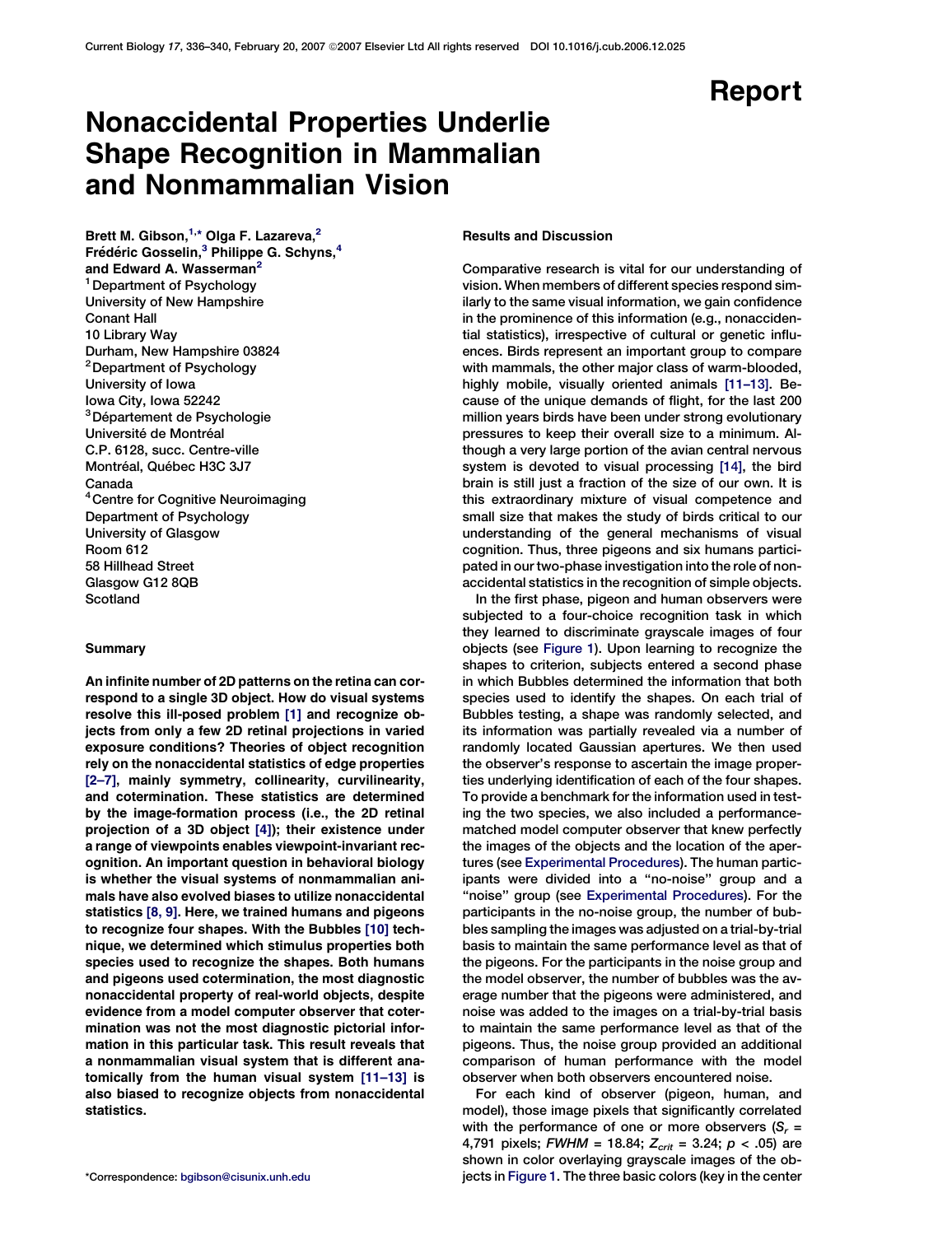<span id="page-1-0"></span>

Figure 1. Statistically Thresholded Classification Images for Each Species with Each of the Four Objects Taken into Consideration Each of the four columns corresponds to one of the four objects, whereas each of the four rows corresponds to one of the four observer groups. The three basic colors (key in the center of the figure) indicate the pixels that were used by individual observers; combinations of different basic colors indicate overlap in the use of pixels by two or three observers. The color pixels overlay grayscale images of the objects and indicate the regions that reached statistical significance for the individual classification images.

of the figure) indicate the pixels used by individual observers; combinations of different basic colors indicate overlap in the use of pixels by two or three observers. To formally determine the correspondence between significant image pixels and possible object properties, we precisely defined three regions of interest (ROIs) representing: (a) cotermination information, the most informative nonaccidental property in the real world [\[3\]](#page-4-0), (b) edge information, another nonaccidental property [\[2\]](#page-4-0), and (c) shading information, an accidental property of the chosen shapes [\[2, 15\]](#page-4-0) (see Figure 2 and [Experimental Procedures\)](#page-3-0). For both species and

the model observer, we computed the percentage of ROIs ( $N_{cotermination} = 6,423$ ,  $N_{egde} = 4,872$ , and  $N_{shading} =$ 7,792 pixels) containing significant pixels; this is a good measure of information use because it factors out the size of the ROIs. Bonferroni-corrected tests were applied within species on all pairwise differences between the percentages (family-wise  $p < .05$ ;  $Z_{crit} = 2.13$ ).

Pigeons and humans in both the no noise and noise groups used coterminations (18.7%, 14.4%, and 2.2% of ROIs containing significant pixels, respectively) more than edges (10.3%, 9.5%, and 1.6% of ROIs containing significant pixels, respectively;  $Z = 13.42$ ,

> Figure 2. Cotermination, Edge, and Shading Regions for Each of the Four Objects

> Each of the four columns corresponds to one of the four objects. Each of the three rows corresponds to one of the three regions of interest (ROIs) (coterminations, edges, and shading). Overlaid on the grayscale objects, the color pixels indicate the object information inside (green) and outside (red) the intersection of the area occupied by the four objects.

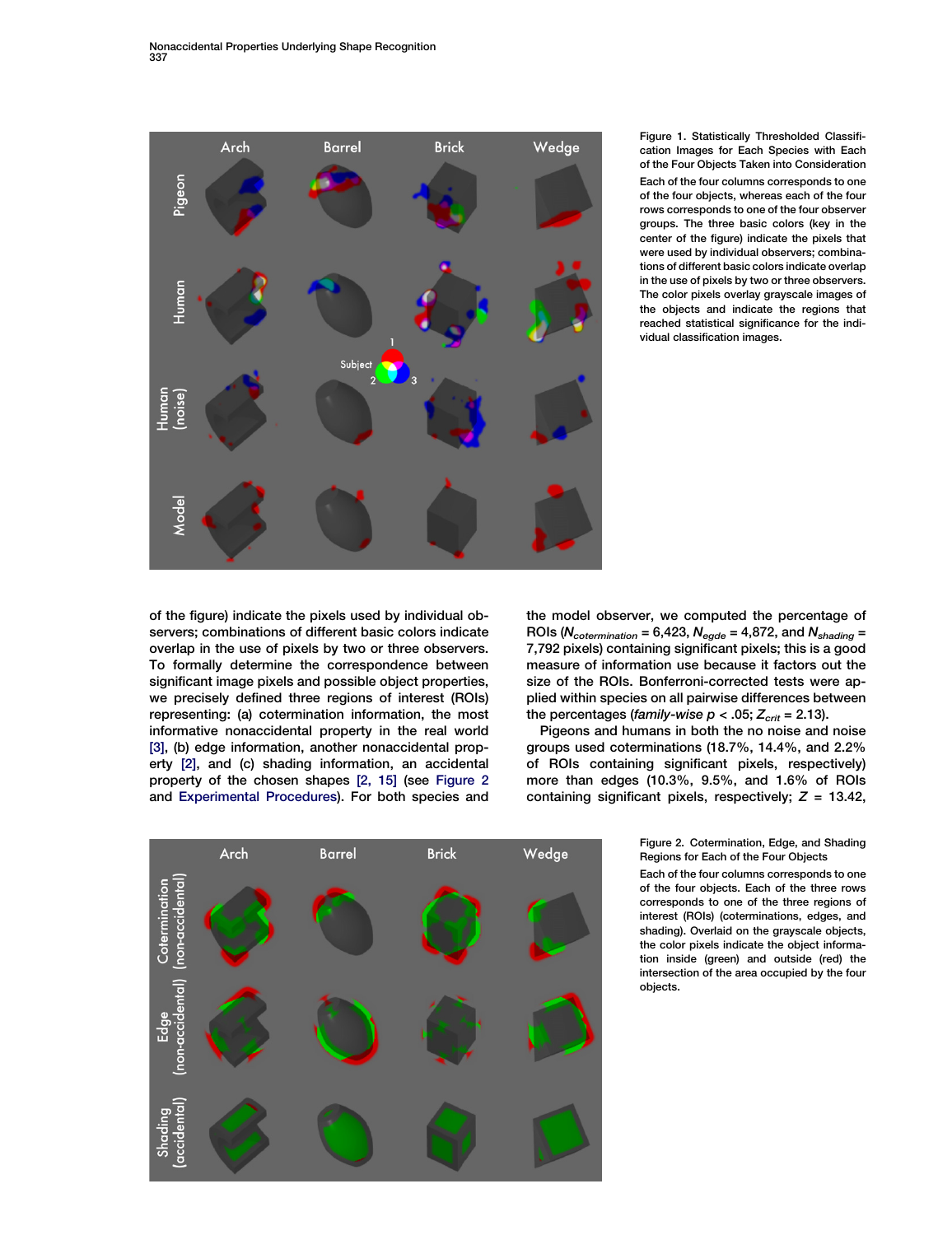

### Figure 3. The Relative Use of Cotermination, Edge, and Shading Regions for Each of the **Observers**

Standardizing the percentage of ROIs (cotermination, edge, and shading) containing significant pixels (indicated above each bar) to sum to 1 within each subject group facilitated the comparison of the histogram bars.

 $Z = 8.52$ , and  $Z = 2.24$ , respectively) and more than shading (6.9%, 4.0%, and 0.5% of ROIs containing significant pixels, respectively;  $Z = 17.43$ ,  $Z = 17.80$ , and  $Z = 7.10$ , respectively). Also, pigeons and humans in both the no-noise and noise groups used edges more than shading ( $Z = 7.67$ ,  $Z = 13.79$ , and  $Z = 6.76$ , respectively). In contrast, the model observer used edges (8.5% of ROIs containing significant pixels) more than coterminations and shading (6.4% and 0.7% of ROIs containing significant pixels, respectively;  $Z = 4.40$  and  $Z = 23.34$ , respectively), and it used coterminations more than shading  $(Z = 15.38)$ . Figure 3 illustrates the relative use of the different ROIs for each subject group. The raw percentages of ROIs containing significant pixels (indicated above each bar) sum to 1 within each subject group to facilitate comparison.

The performance of humans in both the no-noise and noise groups was similar and indicated that the introduction of noise did not make the human performance more similar to the performance of the model. This is not to say that introducing noise did not alter the performance of humans; it did lead to new object regions being used in some instances (e.g., barrel) and reduced the number of significant pixels overall (for one human participant from the noise group, not a single focal region correlated significantly with performance). The results suggest that both pigeons and people utilized nonaccidental cotermination information even though this information is not the most diagnostic for distinguishing among the present pictorial stimuli, as demonstrated by the model observer. Notably, the pattern of information use remains unchanged when the percentage of significant pixels falling in each ROI or ROI normalized for size is used as an alternative measure (data not shown). One concern with the current results is that the people might appear to have been more consistent in their use of information than the pigeons. Of all significant pixels in the biological species' classification images, however, there was 24% overlap among the

human participants who did not have additive noise, 17% overlap among the pigeons, and only 8% overlap among the human participants who did have additive noise. Thus, there does not appear to be a robust difference between biological species. It appeared that one pigeon contributed primarily to the classification image for the wedge stimulus; that bird recognized the wedge 80% of the time, whereas it recognized the arch, barrel, and cube 60%, 69%, and 58% of the time, respectively. Obviously, this bird had an especially effective strategy for recognizing wedges; it consistently used the base of the wedge, a portion also used by the model observer. Why did the other pigeons' wedge-classification images not contain significant pixels? It does not appear that these birds had trouble with the wedge or that they responded randomly; their average correct responses were 63%, 56%, 52%, and 49%, respectively, for the arch, barrel, cube, and wedge. It is either that these birds did not employ a wedge-recognition strategy that was stable over time or that the strategy that they used involved too large an area of the object.

Findings from a recent study [\[16\]](#page-4-0) involving stimuli similar to those in the current experiment indicated that pigeons may pay more attention to the surface cues of these objects than to the edges. One important difference between the studies is that the tasks for assessing the use of object features are quite different. Pigeons were trained to discriminate multiple views of the four shapes with shading information (to promote learning) before being tested for transfer to line images of the same shapes (without shading) [\[16\]](#page-4-0). The pigeons failed to transfer, suggesting that they did not use common information between the shaded and line-drawing versions of the same objects. One advantage of the Bubbles technique is that a transfer task is not required to ascertain the prevalence of one type of information over the other (e.g., shading over nonaccidental edge properties). Also, from a formal standpoint, edges are defined as sharp changes in shading [\[17\]](#page-4-0), implying an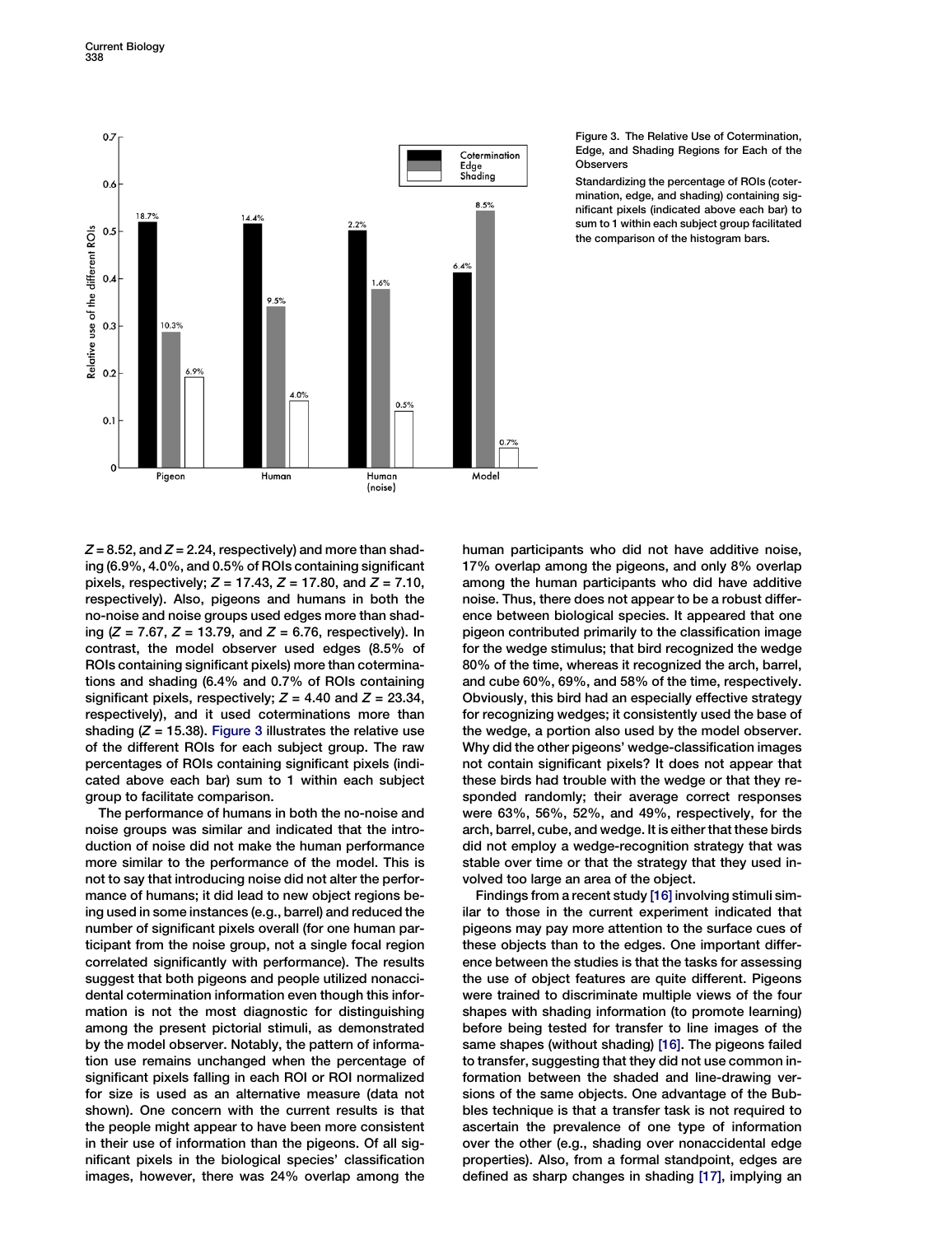<span id="page-3-0"></span>edge-extraction process that extends beyond the exact location of the edge in the image, one that detects a local transition in global uniformity.

As mentioned earlier, nonaccidental properties help humans to resolve the ill-posed problem of object recognition [\[2–8\].](#page-4-0) In nonhuman primates, neurons of the inferior temporal cortex have also been shown to represent objects [\[18, 19\]](#page-4-0), as well as to encode nonaccidental properties [\[7, 20\]](#page-4-0). Our work has disclosed a bias toward cotermination in a phylogenetically distant nonmammalian visual system. The measure of a computational theory is the possibility of multiple, systemspecific implementations of a generic set of constraints [\[21\].](#page-4-0) Evidence of such generic biases in mammalian and nonmammalian visual systems confirms the ubiquitous nature of nonaccidental properties in the phylogenetic or ontogenetic emergence of object-recognition systems, irrespective of their anatomical structure. Understanding how avian visual systems solve problems that require considerable computational prowess may lead to future technological advances (for example, small visual prosthetics for the visually impaired) in the same way that understanding visual processing in honeybees has led to the development of flying robots and unmanned helicopters [\[22, 23\].](#page-4-0)

#### Experimental Procedures

### Observers and Experimental Set-Up

Three adult feral pigeons were individually housed and maintained at 85% of their ad lib weights by the use of controlled feedings of mixed grain; the birds had free access to water. The pigeons were studied in operant chambers equipped with a responsive touchscreen and a CRT on the front wall for stimulus display. Pigeons' object-recognition responses were recorded from yellow, blue, red, and green report areas that were located to the NW, NE, SW, and SE of the display area, respectively. Six adult human participants (three females and three males, mean age = 26.6 years, std = 4.9 years) with normal, or corrected-to-normal, vision participated in the experiment. Humans were studied with a Macintosh PowerBook computer; they indicated their recognition response with specific keyboard key presses.

### Training Phase

On each trial of the training phase, a 128  $\times$  128 pixel (for humans, spanning  $3.67 \times 3.67$  degrees of visual angle at a viewing distance of 0.5 m) grayscale image representing one of four geometrical shapes (arch, barrel, brick, and wedge, see [Figures 1 and 2](#page-1-0)) was randomly selected. For pigeons, the four colored report areas appeared, and the response was recorded; food was delivered after a correct response. Humans responded by depressing the appropriate keyboard key and received immediate feedback. The trial was repeated until the correct response was made. The training phase continued until criterion was reached (a minimum of 80% correct responses to each stimulus and an average of 85% correct responses to all four stimuli).

### Testing Phase

On each trial of the testing phase, the geometrical shapes were partially revealed by a mid-gray mask punctured by several Gaussian punch holes of 8 pixels (0.23 degrees of visual angle, for humans) of standard deviation (called ''bubbles''). For the participants in the no-noise group, the number of bubbles sampling the images was adjusted on a trial-by-trial basis with the QUEST algorithm [\[21\]](#page-4-0) to maintain the same performance level (58% correct) as that of the pigeons (see below). Humans in this group required on average 5.95 (std = 3.23) bubbles. For the participants in the noise group and the model observer, the number of bubbles was maintained at 38, the average number that the pigeons were administered. We added Gaussian noise to the bubble images and varied the

signal-to-noise ratio with the QUEST algorithm [\[21\]](#page-4-0) to maintain model performance at 58% correct, the performance level of the other observers. For each trial, the model determined the Pearson correlation between the sparse noisy input and each of the four possible geometric shapes partially revealed with the same bubble mask; the highest correlation determined the response. The six human participants completed two blocks of testing with the bubbled images; each block comprised 500 trials, for grand totals of 3,000 trials in both the no-noise and the noise group. The model observer completed a total of 9,600 trials, like the pigeons did.

For pigeons, bubble numbers were adjusted every 10 days of testing (20, 40, 50, 50, 30, 30, 40, 40, 40, and 40 bubbles) so that performance between chance and ceiling levels (mean = 58% correct, std = 14%) would be maintained. During each daily session, the pigeons were presented 40 bubbled geometric shapes interspersed among 160 unbubbled geometric shapes. The pigeons were tested over 80 days.

#### Bubbles Analysis

We performed least-square multiple linear regressions on the bubbles and accuracy data [\[10\]](#page-4-0) to pinpoint the features that different observers used to discriminate the objects. The plane of regression coefficients yielded by this operation is called a classification image [\[24\].](#page-4-0) We computed one such classification image per observer per geometric shape. We smoothed all classification images (with a Gaussian kernel with sigma identical to the sigma of the bubbles used in the experiment) and Z scored the resulting images. To estimate the parameters of the distribution of the null hypothesis, we used the area of the classification images that did not contain a signal (i.e., the complement of the intersection of all of the object areas). Next, we applied the Pixel test to each classification image and determined the number of significant pixels in the ROIs [\[25\]](#page-4-0). Tests on the difference of percentages with Bonferroni corrections for multiple comparisons allowed us to assess the reliability of the results.

#### Regions of Interest

Prior to Bubbles testing, we precisely defined the ROIs for the nonaccidental and accidental properties considered in our analyses. Cotermination information was defined in terms of the contours falling within a radius of 15 pixels from the actual coincidences of two or more edges (color pixels in [Figure 2](#page-1-0), row 1). The contours of the objects were extracted using the Canny method implemented in the Image Processing toolbox for Matlab. These fine contours were convolved with a Gaussian kernel with a sigma of 4 pixels to allow for some spatial uncertainty. The coincidences of two or more contours were annotated by a human observer. Edge information was defined in terms of the contours that were not included in the coterminations (color pixels in [Figure 2](#page-1-0), row 2). Finally, shading information was defined in terms of the object area that was neither edge information nor cotermination information (color pixels in [Figure 2](#page-1-0), row 3). Only the edges and surfaces within the region that defined the intersection of the four objects were retained for each of the three classes defined above (green pixels in [Figure 2\)](#page-1-0). We discarded the objects' area outside the intersection of the four objects (red pixels in [Fig](#page-1-0)[ure 2\)](#page-1-0) because it always contained a mixture of accidental position information and either nonaccidental cotermination information or nonaccidental edge information. The model observer used accidental position information within this region because it used all the available information. We do not know, however, whether the pigeons and the humans used this accidental information because it is confounded with cotermination and edge information. Indeed, 36% of cotermination and 35% of edge pixels—but only 1% of shading pixels—fall outside the intersection of the shape areas. Each biological species might have used position, cotermination, or edge information, or they might have used a combination of position and either cotermination or edge information. Note that this observation reinforces our main argument: humans and pigeons behaved unlike the model observer; they focused (with 63% of all their significant pixels) on the shape areas containing most (65%) of the nonaccidental features, especially coterminations, whereas the model observer focused (with 63%) on the shape areas containing accidental position information.